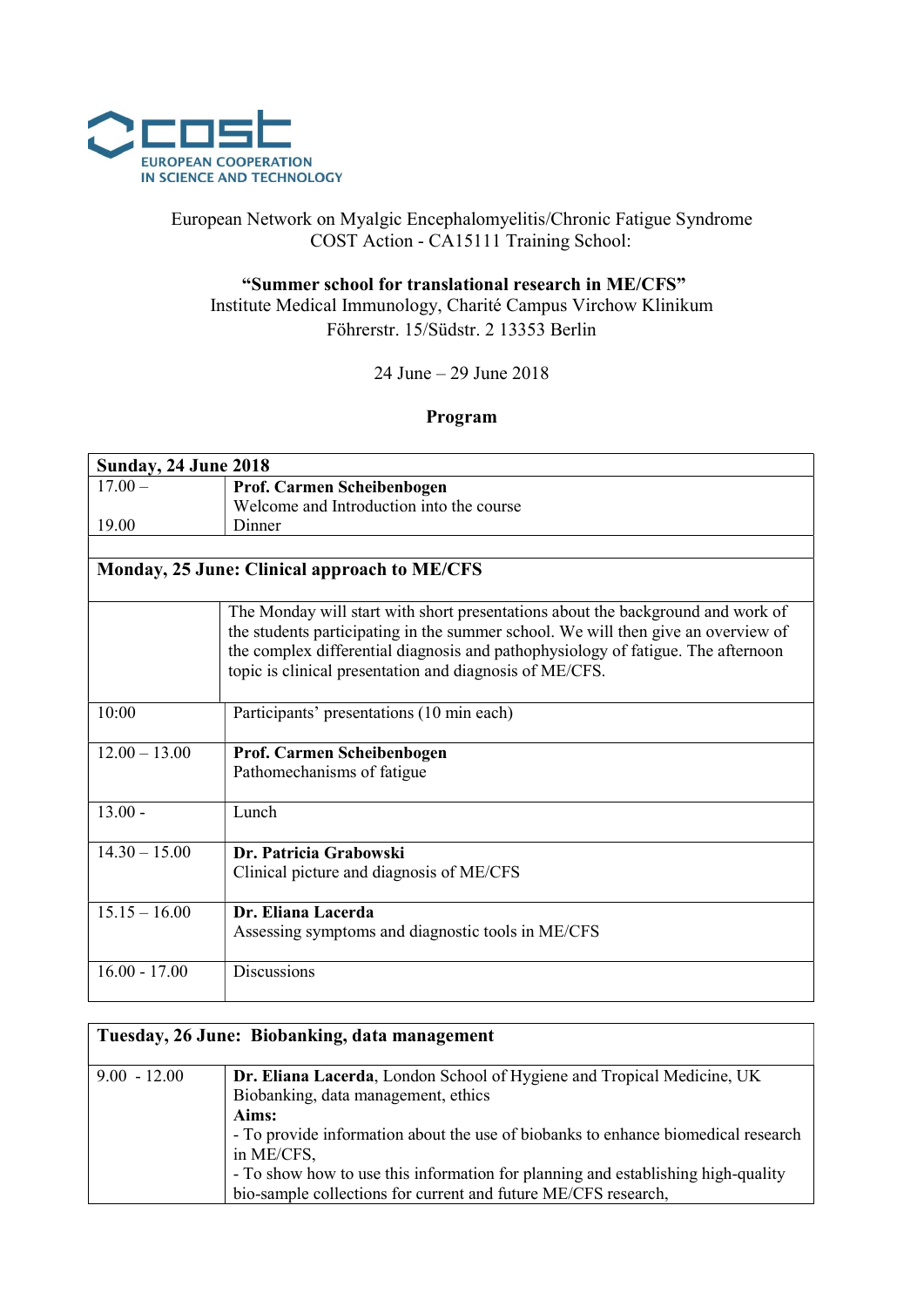|                                        | - To categorise disease-specific and general biobanks, and discuss the<br>advantages/disadvantages for their use in diseases, such as ME/CFS,<br>- To discuss the current ethical, legal, and social issues associated with biobanks.<br><b>Learning Outcomes:</b><br>At the end of the session, a successful student will expected to:<br>- identify advantages and disadvantages of using biosample collections and/or<br>established biobanks to use in their ME/CFS research<br>- evaluate if a biosample collection or biobank is compliant with the current ELSI, |  |
|----------------------------------------|-------------------------------------------------------------------------------------------------------------------------------------------------------------------------------------------------------------------------------------------------------------------------------------------------------------------------------------------------------------------------------------------------------------------------------------------------------------------------------------------------------------------------------------------------------------------------|--|
|                                        | and if the samples are adequate their own study plan data collection (that would<br>enhance the samples analysis) and data management for potential future studies.                                                                                                                                                                                                                                                                                                                                                                                                     |  |
| $12.30 -$                              | Lunch                                                                                                                                                                                                                                                                                                                                                                                                                                                                                                                                                                   |  |
| $14.00 - 17.00$                        | Dr. Luis Nacul, London School of Hygiene and Tropical Medicine, UK<br>Clinical and socio-demographic data - research questionnaires and measurements<br>Aims:<br>To instruct students about the main research instruments for ME/CFS research,<br>$\blacksquare$<br>To discuss the implications about the (lack of) standardisation in ME/CFS<br>research,<br>To present a purposely-built database for enhancing ME/CFS research.<br><b>Learning Outcomes:</b>                                                                                                         |  |
|                                        | At the end of the session, a successful student will able to:<br>discuss the importance of standardization of procedures in ME/CFS research,<br>$\qquad \qquad \blacksquare$<br>identify information that would be needed for future ME/CFS studies, and<br>$\qquad \qquad \blacksquare$<br>employ it to assess data collection instruments,<br>chose appropriate data collection instruments for ME/CFS research,<br>develop a data collection and data management plan for potential future studies.                                                                  |  |
|                                        | Wednesday, 27 June: Antibodies and soluble biomarkers                                                                                                                                                                                                                                                                                                                                                                                                                                                                                                                   |  |
|                                        | Biomarker include both markers with a certain sensitivity and specifity for diagnosing<br>ME/CFS as well as those which may allow to classify subtypes of the disease, be of<br>value as indicators of prognosis, and to be predictive for response to treatment. We<br>will give an overview of the EUROMENE Biomarker project and discuss potential<br>markers of interest. In the practical work detection of specific antibodies by<br>cytometric bead array will be performed.                                                                                     |  |
| 9:00                                   | Dr. Franziska Sotzny<br>Soluble biomarker in CFS                                                                                                                                                                                                                                                                                                                                                                                                                                                                                                                        |  |
| 10:00                                  | Laboratory practical activities: CBA                                                                                                                                                                                                                                                                                                                                                                                                                                                                                                                                    |  |
| 13.00                                  | Lunch                                                                                                                                                                                                                                                                                                                                                                                                                                                                                                                                                                   |  |
| $14.30 - 17.00$                        | Laboratory practical activities: CBA                                                                                                                                                                                                                                                                                                                                                                                                                                                                                                                                    |  |
| Thursday, 28 June: Metabolic biomarker |                                                                                                                                                                                                                                                                                                                                                                                                                                                                                                                                                                         |  |
|                                        | Metabolomics: Mitochondria plays a key role in cell metabolism as well as multitudes<br>of other cellular processes. CFS is known to be a mitochondrial disorder where<br>mitochondrial dynamics as well as metabolic pathways associated with mitochondria<br>are affected during the disease progression. During this session, we will discuss about                                                                                                                                                                                                                  |  |

are affected during the disease progression. During this session, we will discuss about known facts about alterations in mitochondrial metabolic state. We will also discuss about potential factors behind mitochondrial metabolic alterations. This lecture will also provide new insights into novel ideas and technologies being developed to study